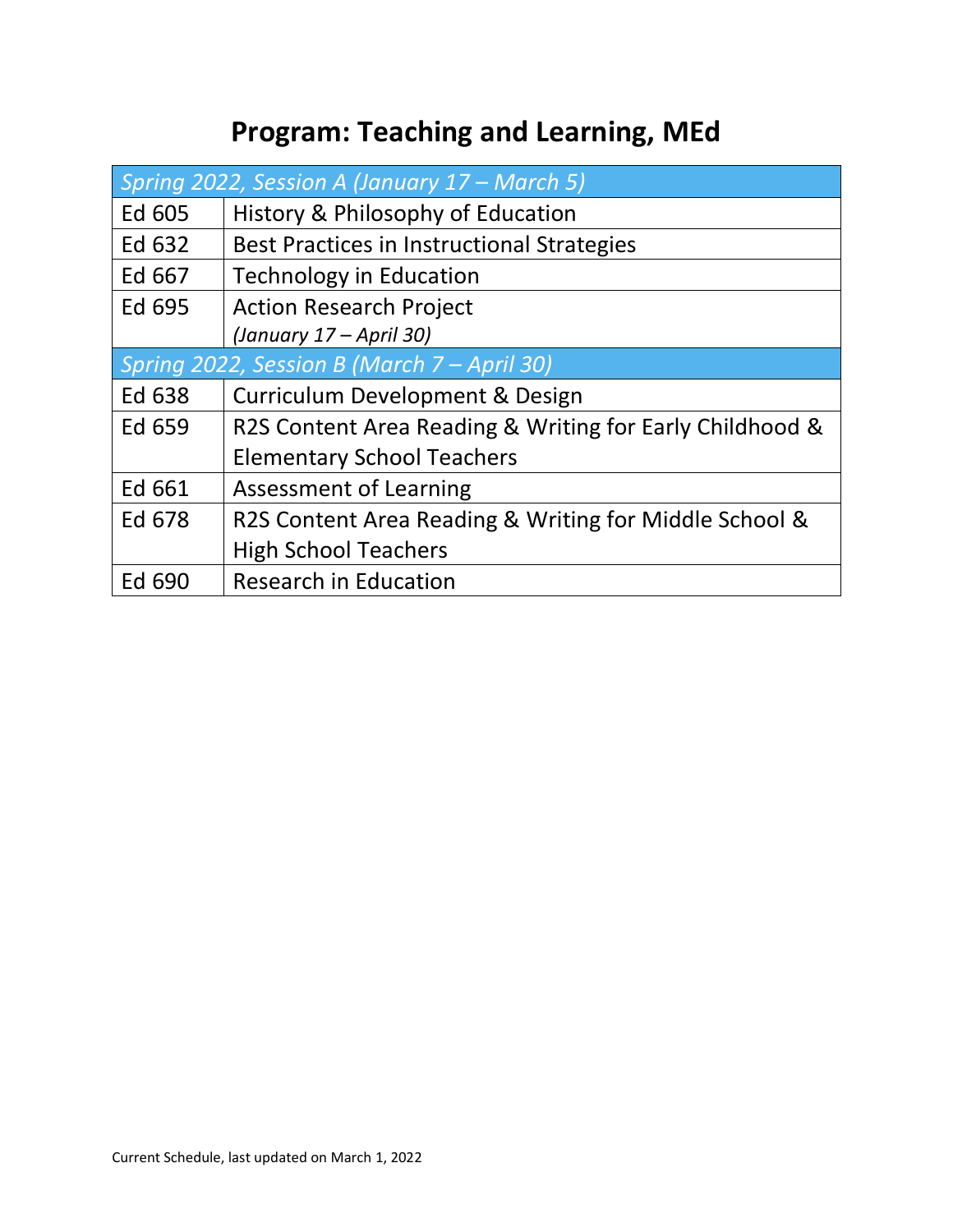| Summer 2022, Education Session (June 6 - July 23) |                                                          |  |
|---------------------------------------------------|----------------------------------------------------------|--|
| Ed 605                                            | History & Philosophy of Education                        |  |
| Ed 615                                            | Theories of Learning                                     |  |
| Ed 625                                            | Family, School & Community Relationships                 |  |
| Ed 632                                            | Best Practices in Instructional Design                   |  |
| Ed 634                                            | Providing Instruction for Exceptional Learning Needs     |  |
| Ed 638                                            | Curriculum Development & Design                          |  |
| Ed 661                                            | <b>Assessment of Learning</b>                            |  |
| Ed 667                                            | <b>Technology in Education</b>                           |  |
| Ed 680                                            | <b>Classroom Management</b>                              |  |
| Ed 690                                            | <b>Research in Education</b>                             |  |
| Summer 2022, Session B (June 27 – August 13)      |                                                          |  |
| Ed 659                                            | R2S Content Area Reading & Writing for Early Childhood & |  |
|                                                   | <b>Elementary School Teachers</b>                        |  |
| Ed 678                                            | R2S Content Area Reading & Writing for Middle School &   |  |
|                                                   | <b>High School Teachers</b>                              |  |

| Fall 2022, Session A (August 29 - October 15) |                                                 |
|-----------------------------------------------|-------------------------------------------------|
| Ed 605                                        | History & Philosophy of Education               |
| Ed 667                                        | <b>Technology in Education</b>                  |
| Ed 632                                        | Best Practices in Instructional Strategies      |
| Ed 690                                        | <b>Research in Education</b>                    |
| Ed 695                                        | <b>Action Research Project</b>                  |
|                                               | (August 29 – December 10)                       |
|                                               | Fall 2022, Session B (October 17 - December 10) |
| Ed 615                                        | <b>Theories of Learning</b>                     |
| Ed 625                                        | Family, School & Community Relationships        |
| Ed 680                                        | <b>Classroom Management</b>                     |
| Ed 638                                        | Curriculum Development & Design                 |
| Ed 661                                        | <b>Assessment of Learning</b>                   |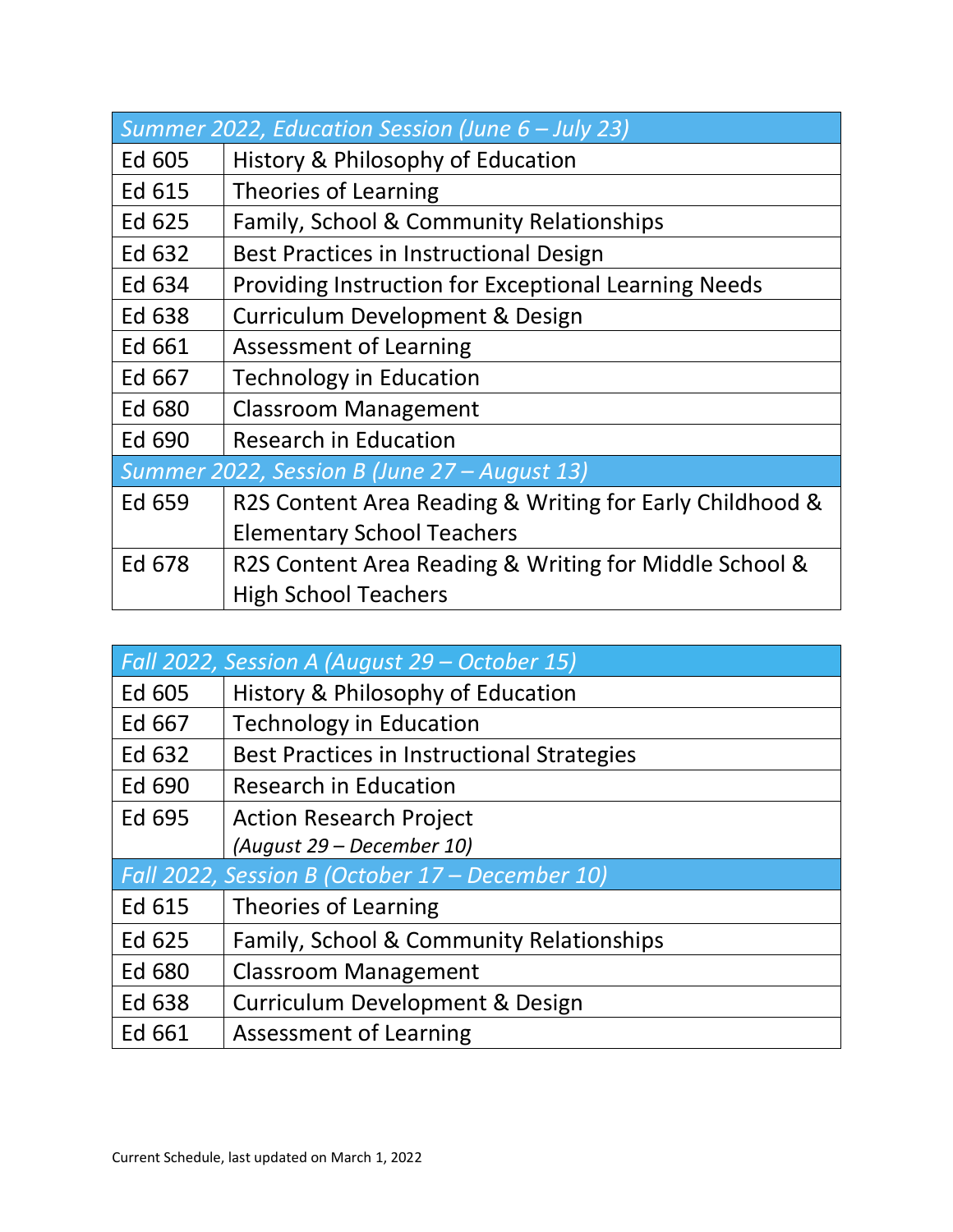| Spring 2023, Session A (January $16$ – March 4) |                                                          |  |
|-------------------------------------------------|----------------------------------------------------------|--|
| Ed 605                                          | History & Philosophy of Education                        |  |
| Ed 634                                          | Providing Instruction for Exceptional Learning Needs     |  |
| Ed 667                                          | <b>Technology in Education</b>                           |  |
| Ed 695                                          | <b>Action Research Project</b>                           |  |
|                                                 | (January 16 - April 29)                                  |  |
| Spring 2023, Session B (March 6 - April 29)     |                                                          |  |
| Ed 638                                          | Curriculum Development & Design                          |  |
| Ed 659                                          | R2S Content Area Reading & Writing for Early Childhood & |  |
|                                                 | <b>Elementary School Teachers</b>                        |  |
| Ed 661                                          | <b>Assessment of Learning</b>                            |  |
| Ed 678                                          | R2S Content Area Reading & Writing for Middle School &   |  |
|                                                 | <b>High School Teachers</b>                              |  |
| Ed 690                                          | <b>Research in Education</b>                             |  |

| Summer 2023, Education Session (June 5 - July 22) |                                                          |  |
|---------------------------------------------------|----------------------------------------------------------|--|
| Ed 605                                            | History & Philosophy of Education                        |  |
| Ed 615                                            | Theories of Learning                                     |  |
| Ed 632                                            | Best Practices in Instructional Design                   |  |
| Ed 638                                            | Curriculum Development & Design                          |  |
| Ed 661                                            | Assessment of Learning                                   |  |
| Ed 667                                            | <b>Technology in Education</b>                           |  |
| Ed 680                                            | <b>Classroom Management</b>                              |  |
| Ed 690                                            | <b>Research in Education</b>                             |  |
| Summer 2023, Session B (June 26 – August 12)      |                                                          |  |
| Ed 659                                            | R2S Content Area Reading & Writing for Early Childhood & |  |
|                                                   | <b>Elementary School Teachers</b>                        |  |
| Ed 678                                            | R2S Content Area Reading & Writing for Middle School &   |  |
|                                                   | <b>High School Teachers</b>                              |  |